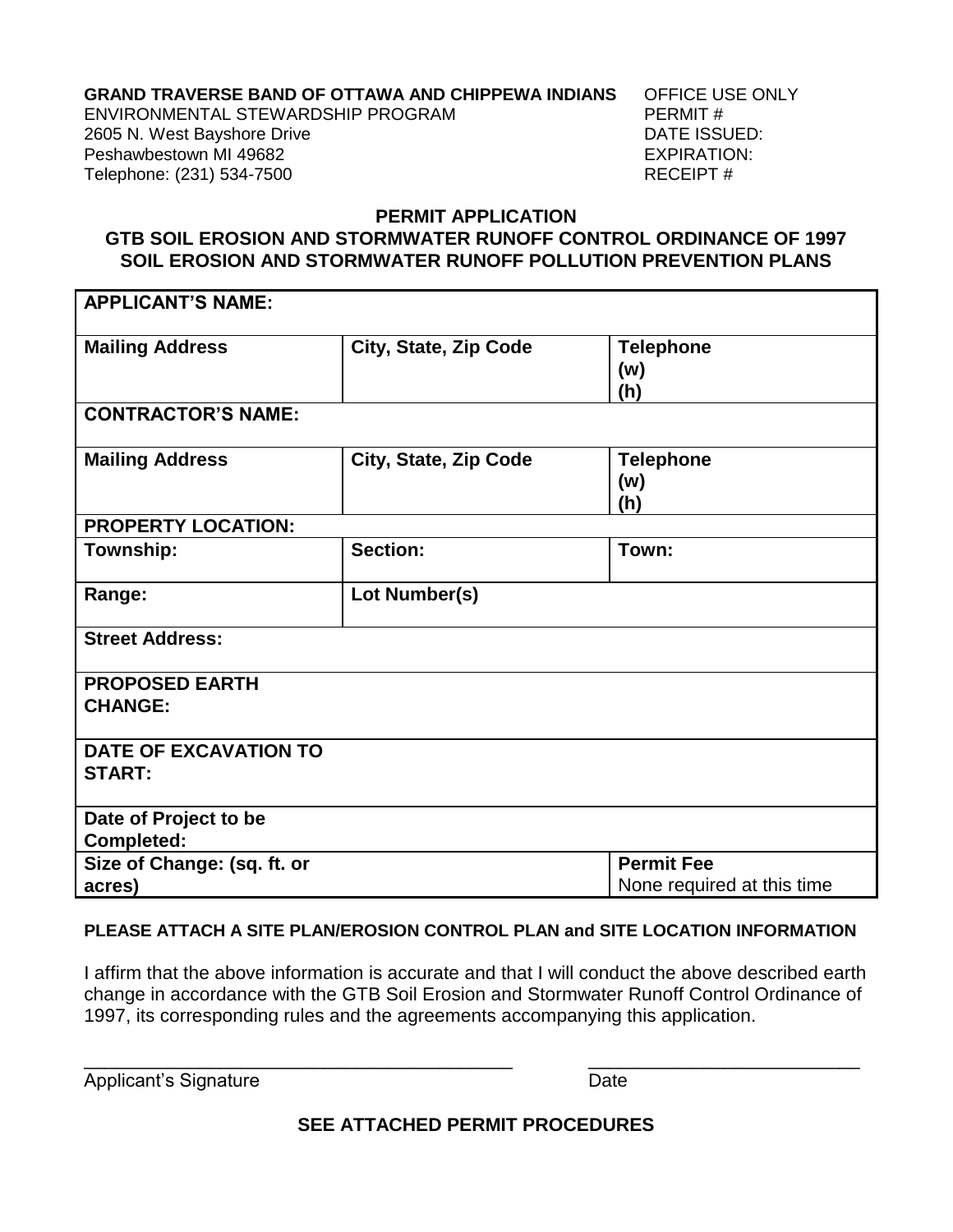# **SOIL EROSION AND STORMWATER RUNOFF CONTROL PERMIT PROCEDURES**

## *The applicant must follow the Grand Traverse Band of Ottawa and Chippewa Indians' "Land Development Protocol" before proceeding to the process of the applying for the following permit.*

#### **COMMENCEMENT OF WORK PRIOR TO RECEIVING THE APPROVED PERMIT**

constitutes a violation of the Grand Traverse Band of Ottawa and Chippewa Indians' "Soil Erosion and Stormwater Runoff Control Ordinance", subject to a fine of not more than 500.00 or 30 days in jail or both. This requires work stoppage until litigation is completed.

In accordance with the Grand Traverse Band of Ottawa and Chippewa Indians' (GTB) "Soil Erosion and Stormwater Runoff Control Ordinance" of 1997 and the general guidelines, the undersigned herewith makes application for a permit to undertake a proposed earth change. Permit requirements will be as follows:

- 1. An application for a GTB prescribed permit shall be submitted to the appropriate enforcing department by a person proposing to undertake an earth change. In land development, the application shall be submitted by the Tribal program or commission, lease holder, or their authorized agent, whoever is responsible for the earth change.
- 2. The application shall be accompanied with two copies of the soil erosion and stormwater/sedimentation control plan and any other document which the appropriate enforcing department may require.
- 3. The soil erosion and stormwater/sedimentation control plan shall be reviewed BY THE Tribal Architect/Engineer and approved by the Environmental Stewardship Program Director.
- 4. The appropriate enforcing department shall approve, disapprove or require modification of an application for an earth change permit within thirty (30) calendar days following the receipt of the application. Notification of disapproval shall be made by inter-office mail or certified mail with the reasons for disapproval and conditions required for approval.
- 5. The prescribed application form shall be provided to the applicant by the Environmental Stewardship Program Office.
- 6. Upon a determination that an applicant has met all the requirements of these rules, the GTB Soil Erosion and Stormwater Runoff Control Ordinance, the Environmental Stewardship Program shall issue a permit for the proposed earth change.
- 7. The permit shall be available on the site of the earth change for inspection.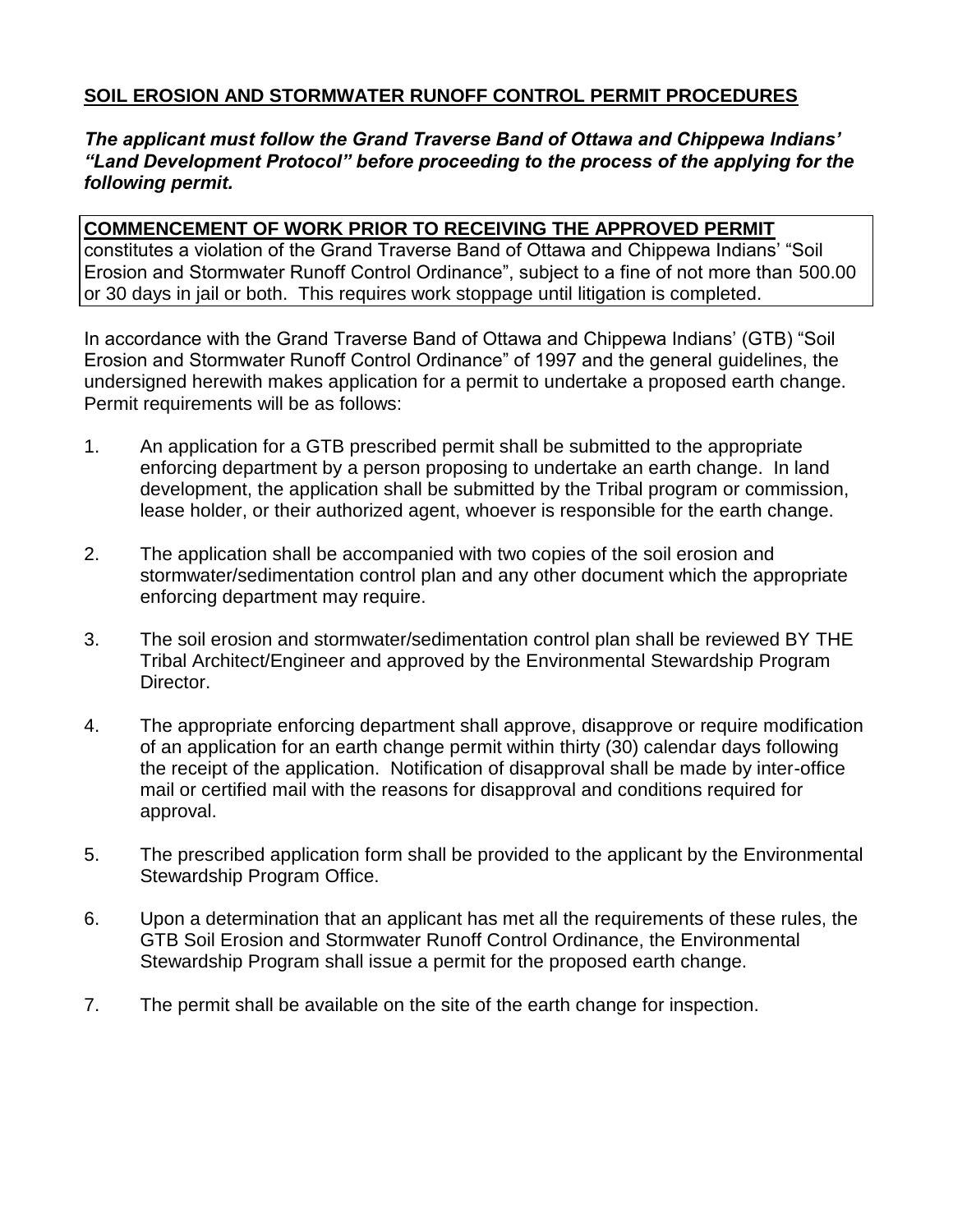# **SUGGESTED CONTENTS OF THE SOIL EROSION AND STORMWATER RUNOFF CONTROL POLLUTION PREVENTION PLANS**

- 1. Description of the site and the construction activity limits of disturbance should be field marked prior to clearing and tree protection measures, installations of sediment control measures, construction, or other land disturbing activities.
- 2. Description of the intended sequence of major activities which disturb soils
- 3. Estimates of the total area expected to be disturbed
- 4. Estimates of the runoff coefficient of the site before and after construction activities are completed
- 5. Existing data describing the surface soil as well as subsoils
- 6. Depth to groundwater, if available
- 7. Name of water body within 500 feet of the activity
- 8. Site map
- 9. Description of appropriate controls and measures that will be performed at the site to prevent pollutants (includes soil) from reaching the waters and the timing during the construction process during which the measures will be implemented. The description of erosion controls shall include consideration of the following minimum requirements:
	- a. Interim and permanent stabilization practices and schedule
	- b. Description of structural practices to divert flow away from exposed soils, store flows or otherwise limit runoff and the discharge of pollutants from the site
	- c. Management of overland flow at all sites, unless otherwise controlled by outfall controls
	- d. Trapping of sediment in channelized flow
	- e. Staging construction to limit bare areas subject to erosion
	- f. Protection of down slope drainage inlets where they occur
	- g. Minimization of tracking at all sites
	- h. Clean up of off-site sediment deposits
	- i. Proper disposal of building and waste material at all sites
	- j. Stabilization of drainage ways
	- k. Installation of permanent stabilization practices as soon as possible
	- l. Minimization of dust to the maximum extent practicable.
	- m. All sediment control devices must be maintained in good and effective condition at all times.

## **The permittee must also develop a storm water management plan to address storm water pollution from the site after construction is completed.**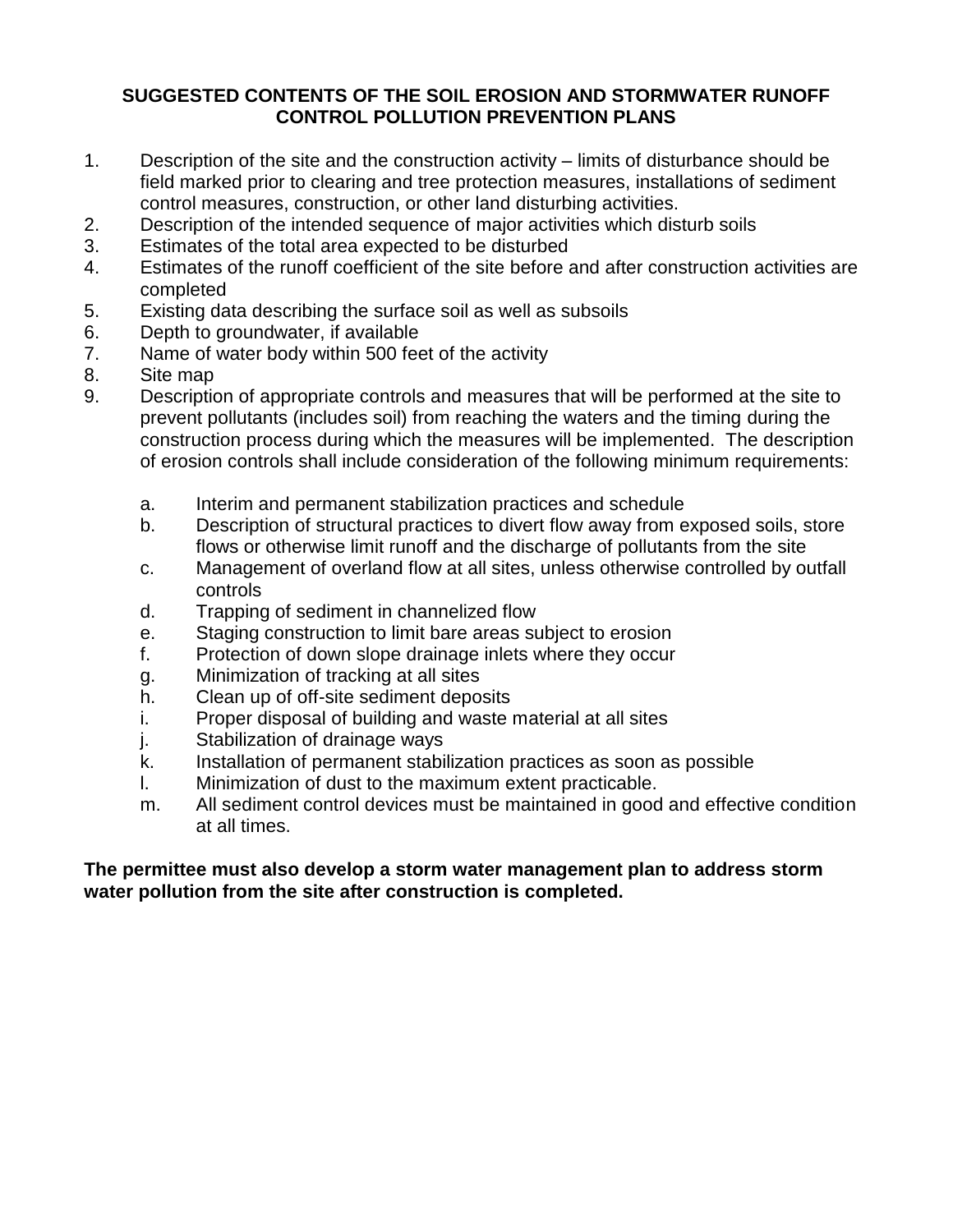## **P E R M I T**

## **SOIL EROSION AND STORMWATER RUNOFF CONTROL GTB SOIL EROSION AND STORMWATER RUNOFF CONTROL ORDINANCE OF 1997**

**Grand Traverse Band of Ottawa and Chippewa Indians** Permit #: Environmental Stewardship Program **Issued:** Issued: 2605 N. West Bayshore Drive **Expires:** Suttons Bay MI 49682 Fee: Telephone: (231) 534-7500 Receipt #:

**Project Manager/Owner: Applied: Applied: Applied: Applied: Applied: Applied: Applied: Applied: Applied: Applied: Applied: Applied: Applied: Applied: Applied: Applied: Applied: Applied:** 

## **Contractor:**

Under the provisions of the GTB Soil Erosion and Stormwater Runoff Control Ordinance, the authority is hereby granted to make the following earth changes: (description of person, location and what the earth change is). See attached photo or drawing.

Work to be done under authority of this permit is subject to the following special instructions and requirements:

**Signature** 

\_\_\_\_\_\_\_\_\_\_\_\_\_\_\_\_\_\_\_\_\_\_\_\_\_\_\_\_\_\_\_\_\_\_\_

THIS PERMIT DOES NOT OBVIATE THE NEED FOR OTHER FEDERAL PERMITS